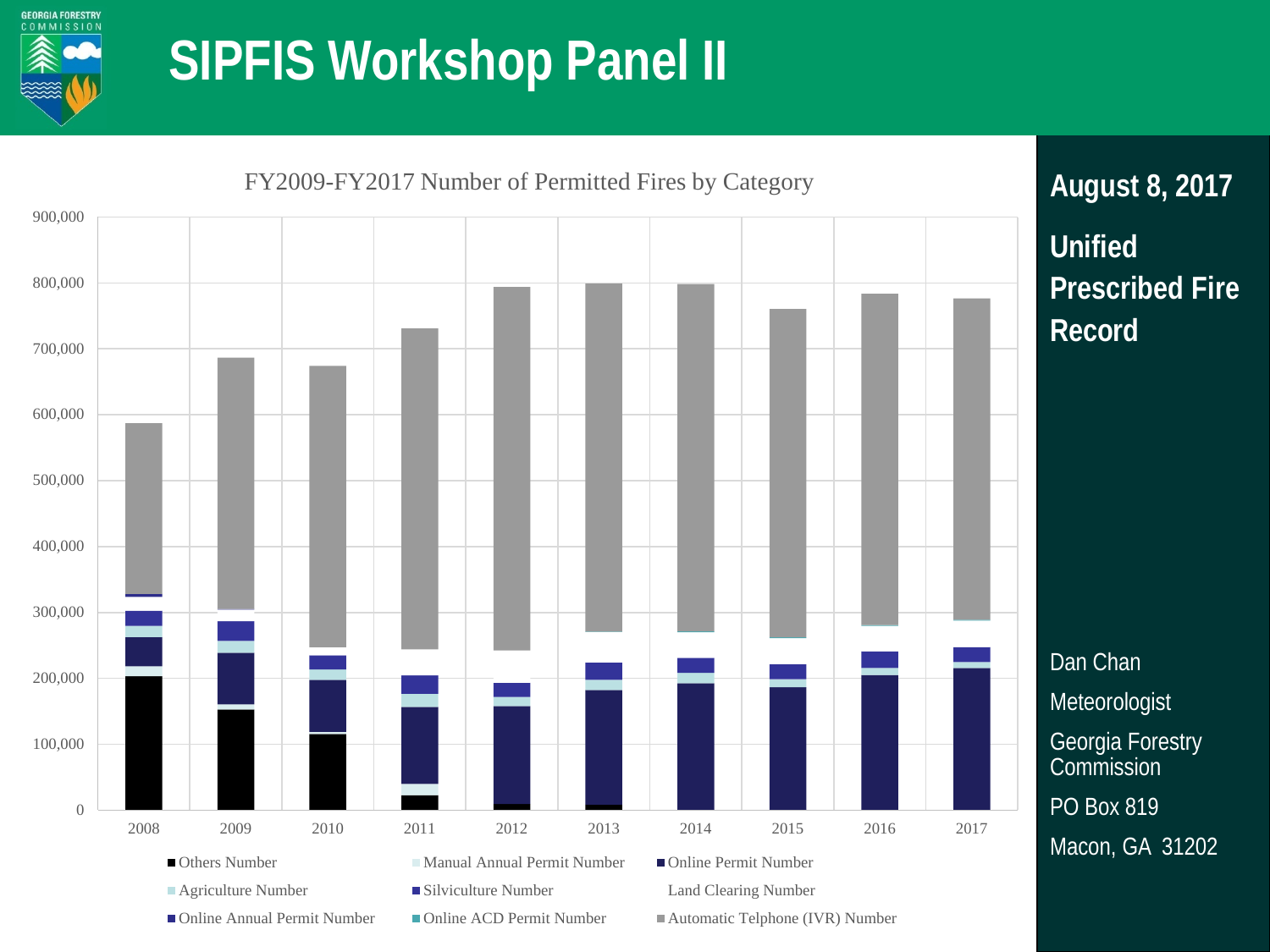

#### FY2013-2017 Average Annual Prescribed Burn Numbers

|                                | <b>Type of Burn</b>                  | <b>Number of</b><br><b>Permits</b> | Percentage |
|--------------------------------|--------------------------------------|------------------------------------|------------|
| Acreage<br><b>Burns</b>        | Agricultural<br><b>Burns</b>         | 12,472                             | 2%         |
|                                | Silvicultural<br><b>Burns</b>        | 24,109                             | 3%         |
|                                | <b>Land Clearing</b><br><b>Burns</b> | 40,756                             | 5%         |
| Yard<br>Debris<br><b>Burns</b> | <b>Phone Permits</b>                 | 508,622                            | 65%        |
|                                | <b>Online Permits</b>                | 194,549                            | 25%        |
|                                | <b>Total</b>                         | 783,561                            | $100\%$    |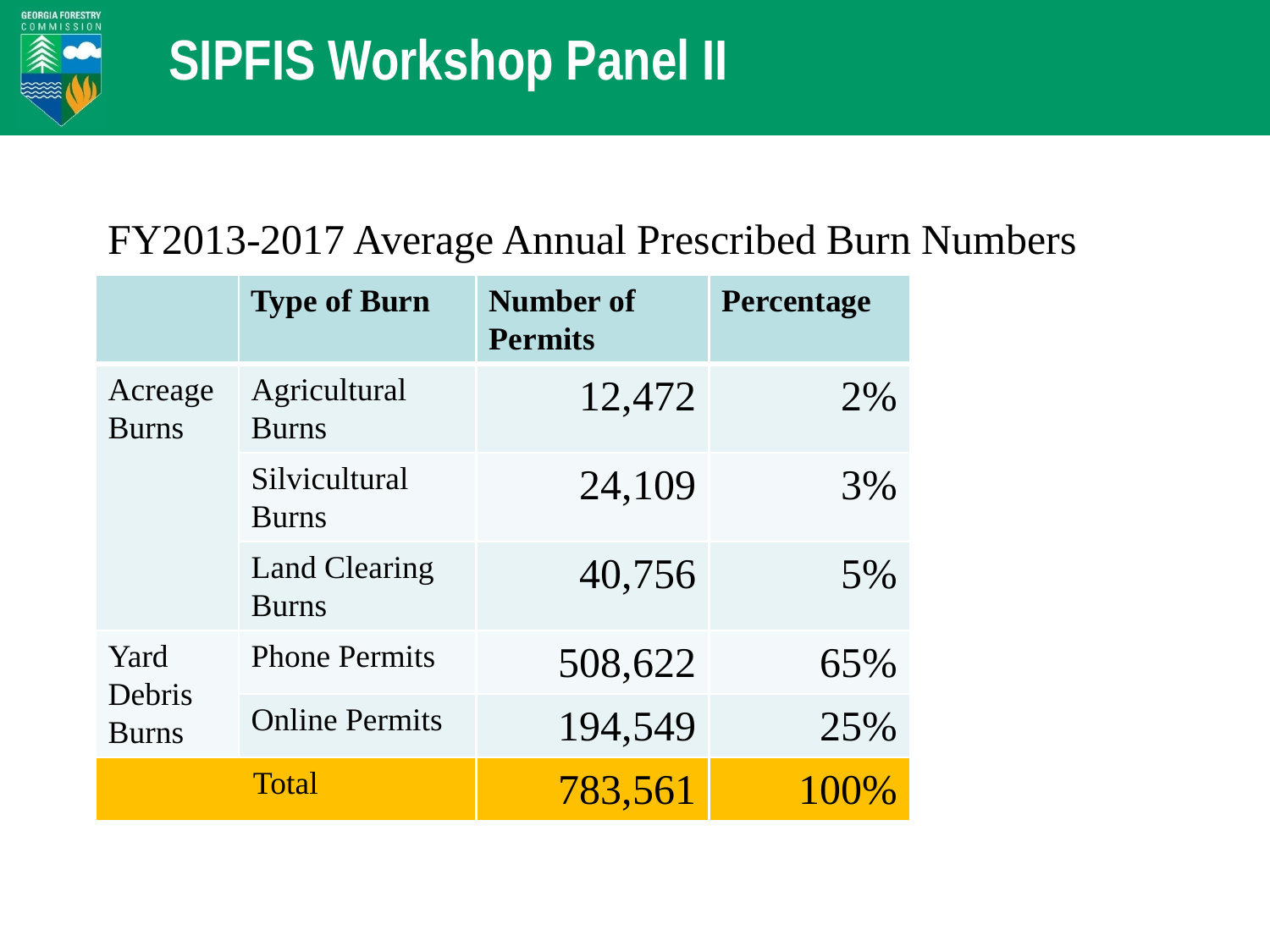

 2009 2010 2011 2012 2013 2014 2015 2016 2017 ■Online ACD Permit Acres ■ Agriculture Acre ■ Silviculture Acre ■ Land Clearing Acre

FY2008-2017 Prescribed Fire Acres by Category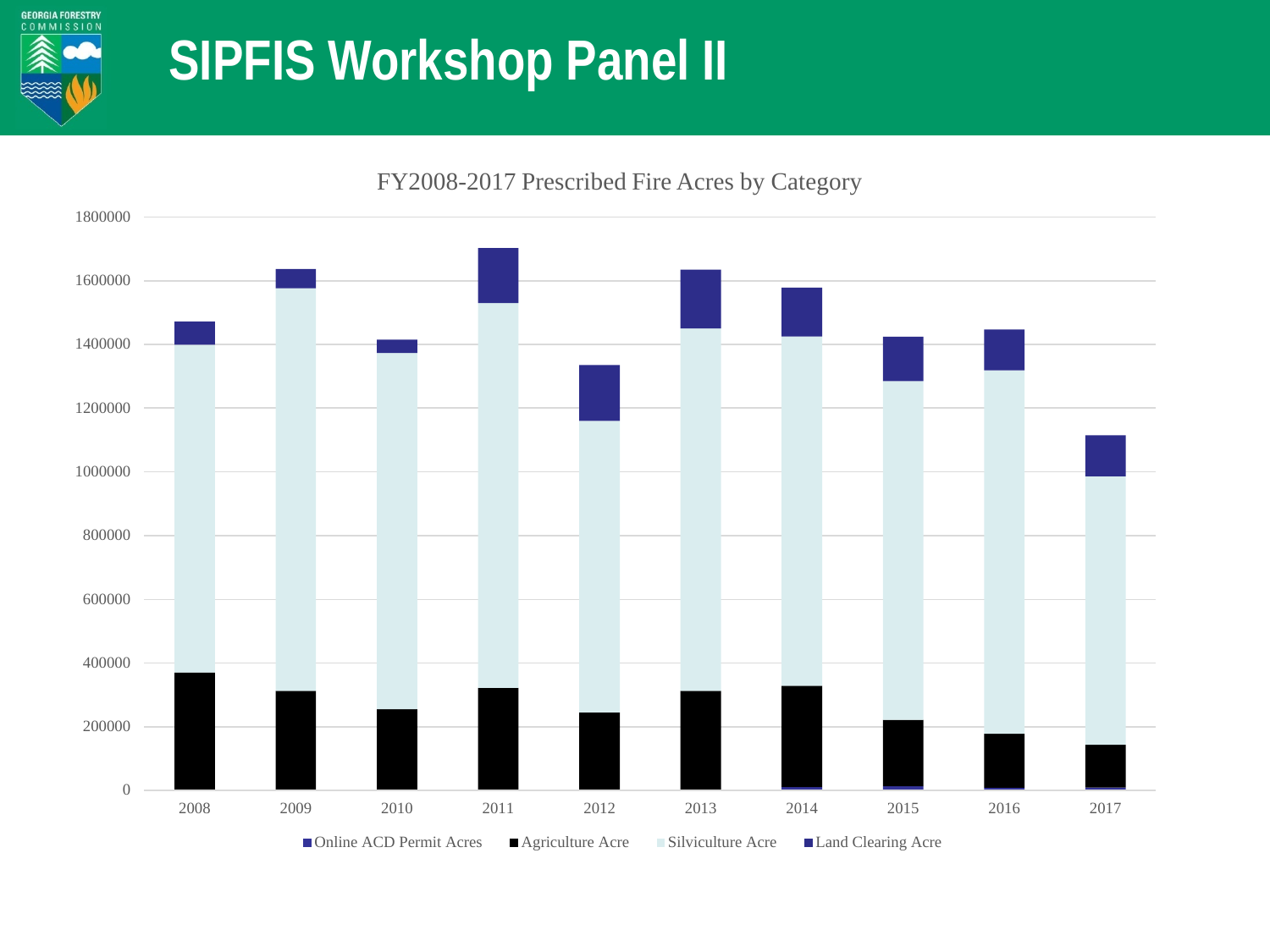

#### FY2013-2017 Average Annual Prescribed Burn Acres

| <b>Types of</b><br><b>Prescribed Burns</b> | <b>Acres</b> | <b>Percentage</b> |
|--------------------------------------------|--------------|-------------------|
| <b>Agricultural Burn</b>                   | 228,319      | 16%               |
| <b>Silvicultural Burn</b>                  | 1,056,435    | 73%               |
| <b>Land Clearing</b><br>Burn               | 155,013      | 11\%              |
| <b>Total</b>                               | 1,439,767    | $100\%$           |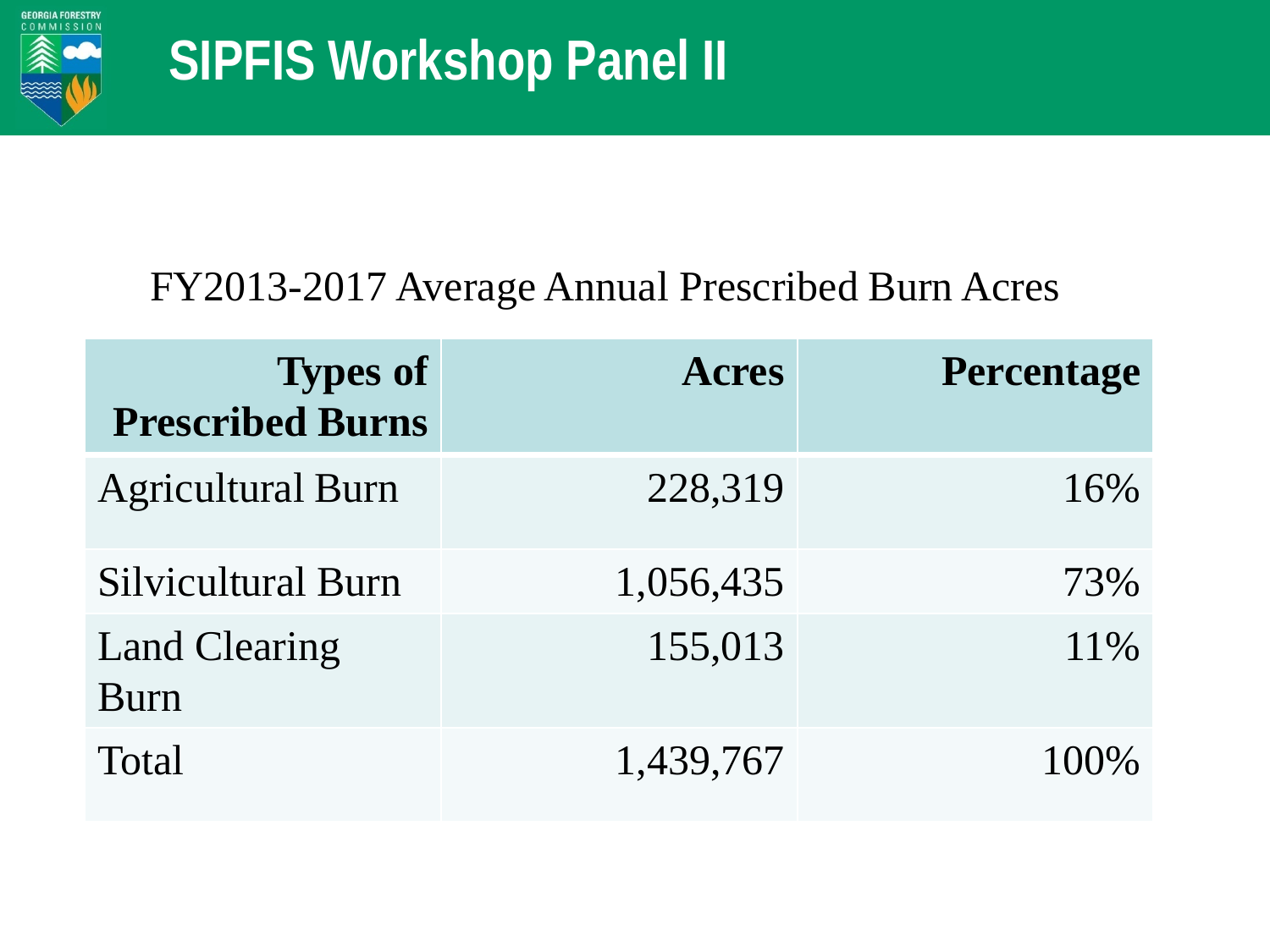

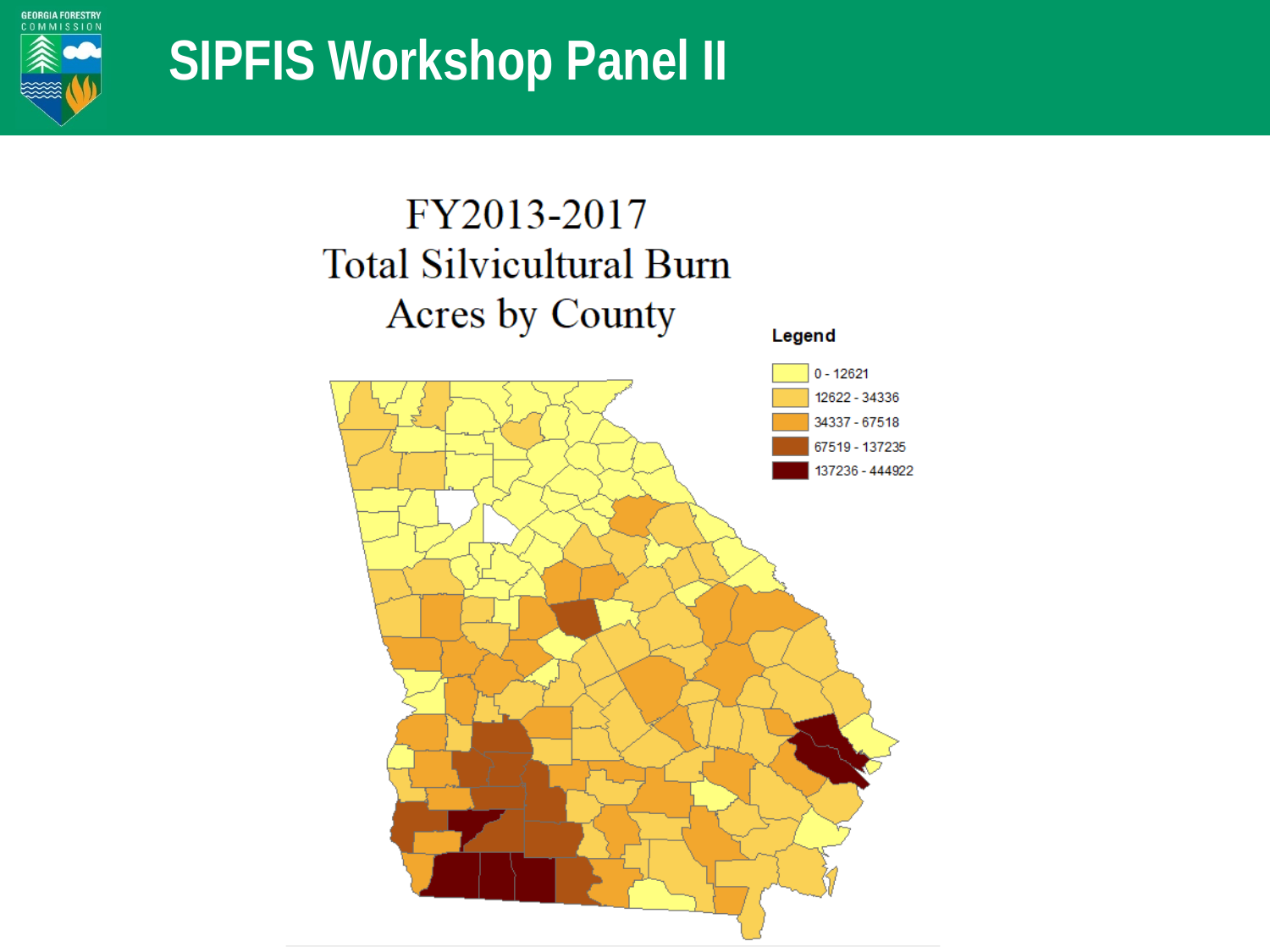

#### FY2013-2017 Annual Average Prescribed Burns

| <b>Prescribed Burns</b> | N     | N(%     | <b>Total Acres</b> | <b>Total Acres</b><br>$($ %) |
|-------------------------|-------|---------|--------------------|------------------------------|
| $0.25 - 10$ Acres       | 58032 | 72%     | 150,284            | 10%                          |
| $10.1 - 100$ Acres      | 20389 | 25%     | 825,595            | 57%                          |
| 100.1-300 Acres         | 1475  | 2%      | 271,624            | 19%                          |
| 300.1-1000 Acres        | 188   | $1\% <$ | 94,029             | 7%                           |
| 1000.1-5000 Acres       | 54    | $1\% <$ | 91,455             | 6%                           |
| $5000 +$ Acres          |       | $1\% <$ | 11,042             | 1%                           |
| Total                   | 80139 | 100%    | 1,444,028          | 100%                         |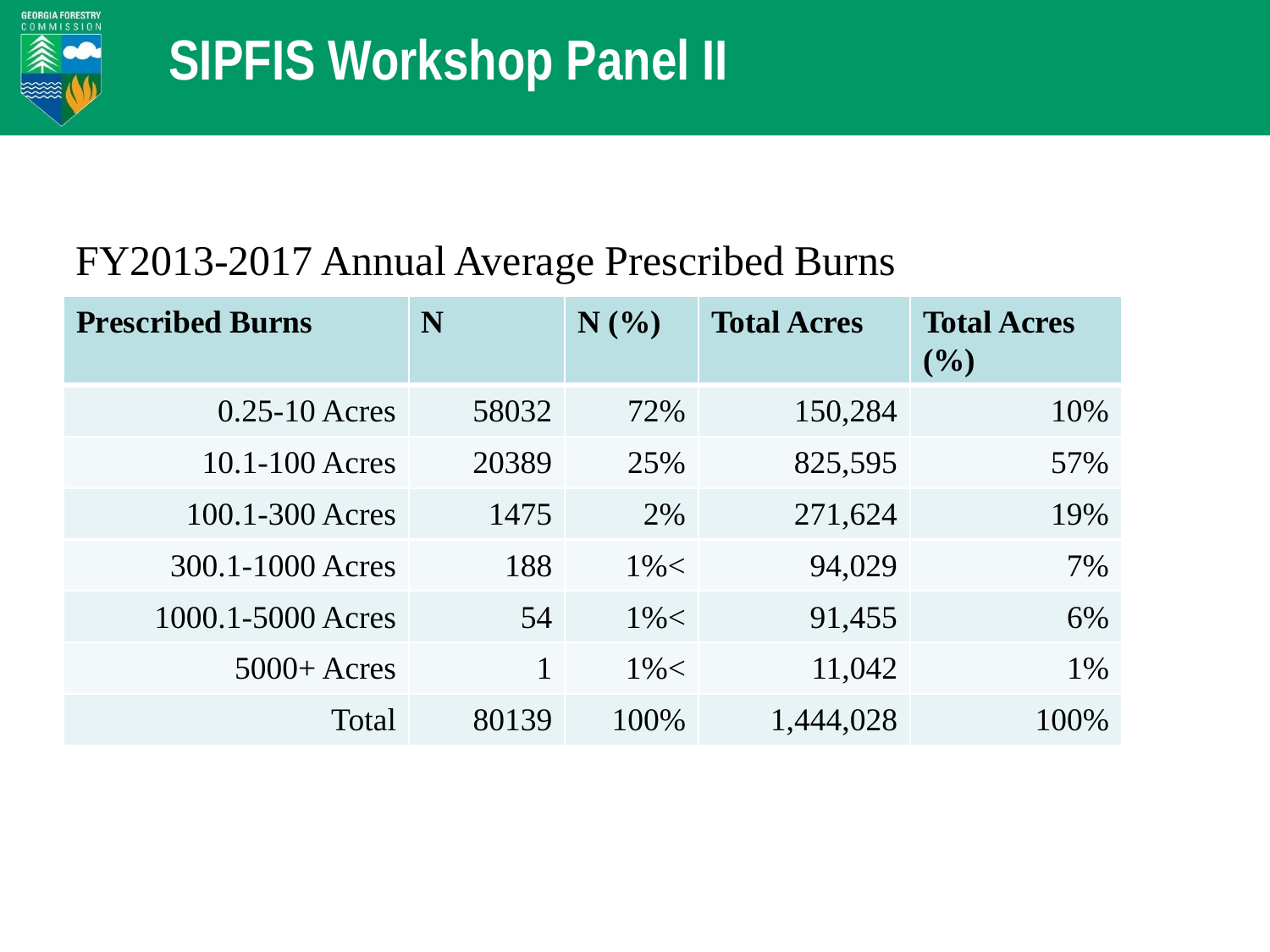

What sources of prescribed fire (PF) data are available?

- State Forestry Agency (Georgia Forestry Commission)
- Federal Agencies (USFS, FWS, DoD, NPS)
- Annual wildfire acres in Georgia is only about 50k acres, compared to 1.4M acres of Prescribed Burns.

What record keeping is done and how detailed is the information? - Name of landowner and burner, County of Burn, Time of Burn, Size of Burn, Lat/Lon of Burn (if the burn is over 100 acres), Type of burn (Silviculture, Agriculture, Land Clearing)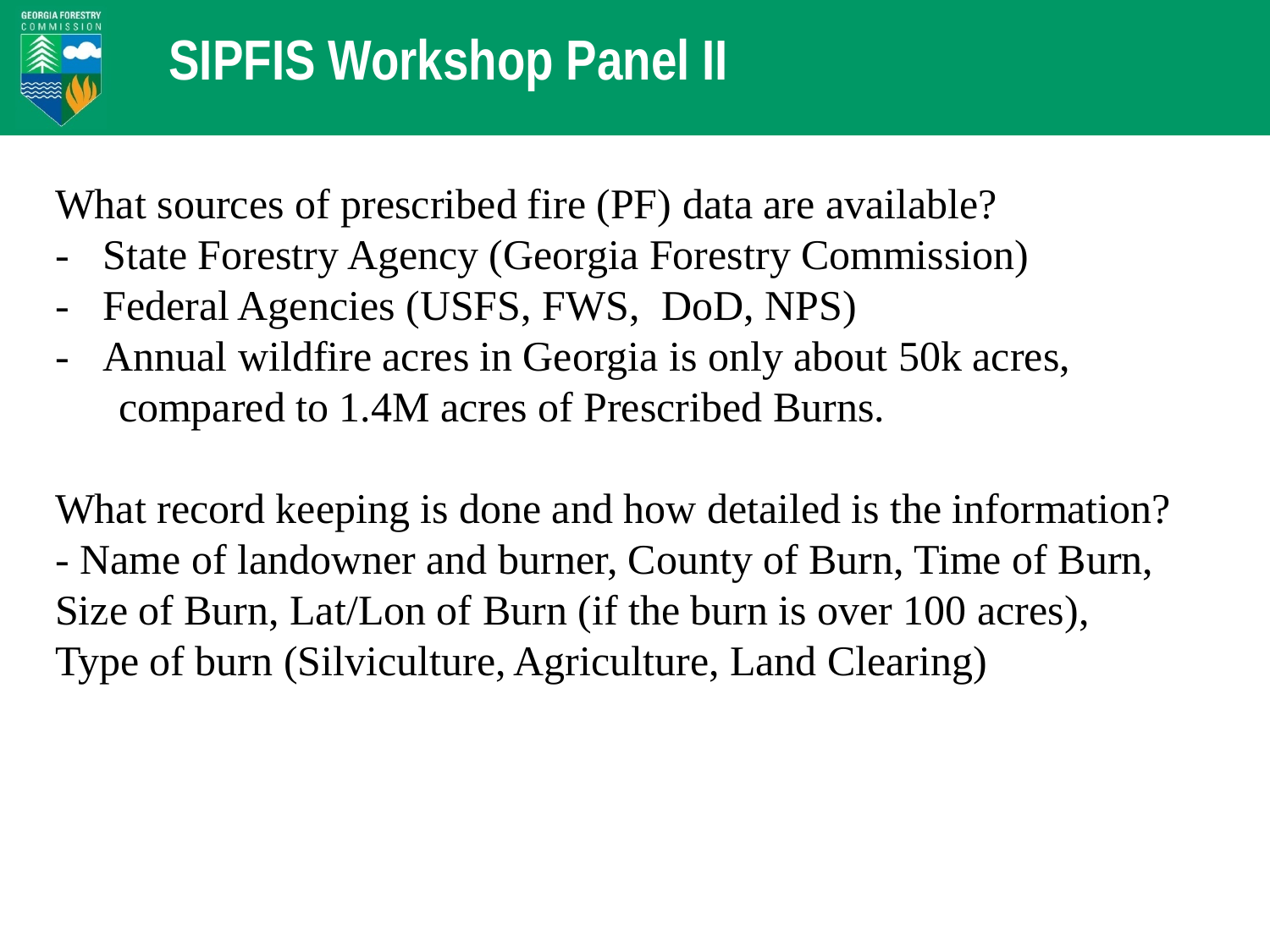

How easy is it to access those sources?

- State Forestry Agency (Georgia Forestry Commission)
	- Dan Chan ([dchan@gfc.state.ga.us](mailto:dchan@gfc.state.ga.us)) Fairly Easy.
- Federal Agencies (USFS, FWS, DoD, NPS)
	- Depends on the individual agency
	- Di Tian/Zeng Tao of GA EPD compiled these data before

Are there privacy concerns with PF data?

- GFC data: Not sure.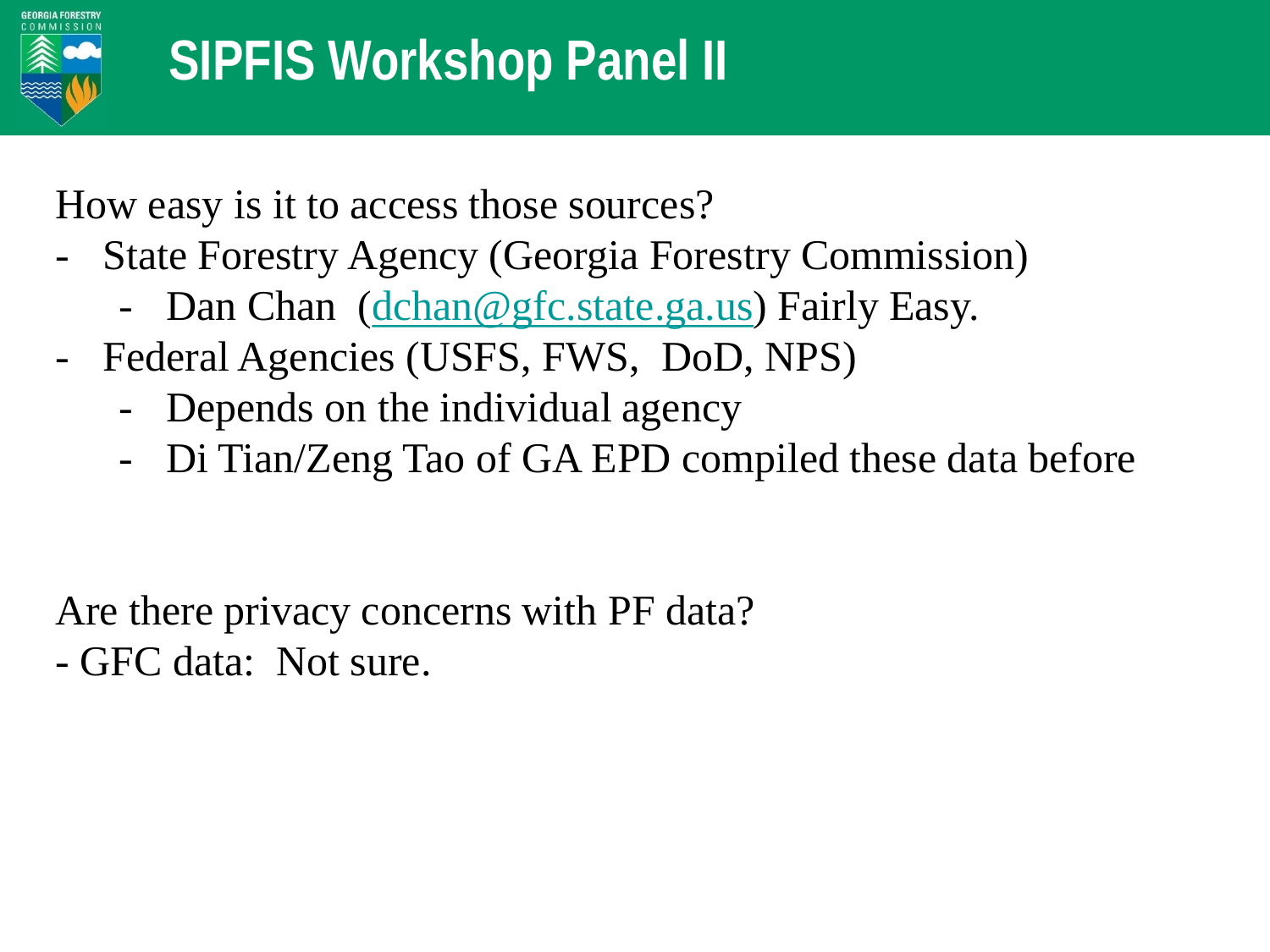

What concerns need to be dealt with to allow for an open flow of data?

GFC is sharing PF data in real time with 911 centers already.

What additional information would be worth recording in a unified record?

- GFC: If the data is easily collected, they are already in the system.
- Shape/KML file of the burned area, post-burn evaluation such as actual burned acres, fuel consumption, emission information.